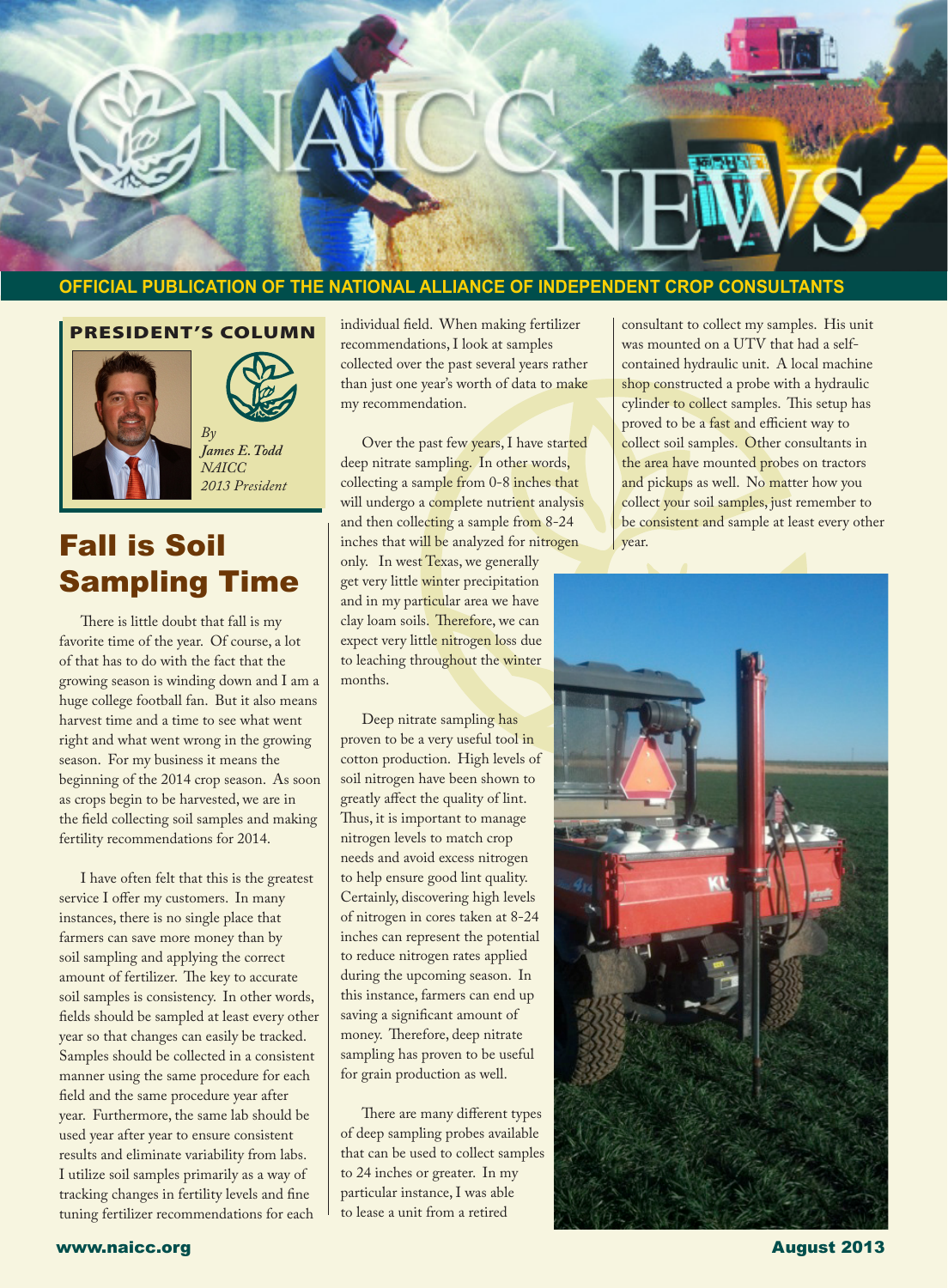# **2014 NAICC Annual Meeting** *Laissez les bons temps rouler! (Let the good times roll!)*

The 2014 NAICC Annual Meeting will be held in New Orleans, a place that will surely invigorate your spirit! Make plans to join us on January 29-February 1 at the Sheraton on Canal.

Famous for its unique culture, New Orleans truly offers something for everyone. After each fulfilling day of NAICC meetings and networking, you can:

**Eat, Drink & Be Merry!** Avoid the shame of boring chain restaurant eating and dive into hot Cajun and Creole cuisine. Prepare to savor forkfuls of culture, tradition and recipe perfection that have earned New Orleans its culinary legacy at http://www. neworleanscvb.com/restaurants/listings/.

**Experience the French Quarter:** The original settlement of New Orleans, called Vieux Carré, The Quarter is the oldest neighborhood in the city. Established by the French in 1718, the location was, and is still, a valuable site for trade due to its strategic position along the Mississippi River. The French Quarter boasts a storied history of international influence with cultural contributions from the French, Spanish, Italians, Sicilians, Africans, Irish and others - all evident in the development of this global port settlement. So much of what makes New Orleans unique is captured in the melting pot atmosphere of the French Quarter - it's a neighborhood full of surprises and magic.

**Take a Tour:** New Orleans is a city abundant in culture, food and history, but where to begin? Start with what you love. Whether your goal is to wander sprawling antebellum plantations or taste-test every classic cocktail, there's a tour to suit your style. History lovers can explore iconic battlegrounds, the city's European origins, and historic jazz landmarks while hearing stories and lore from professional historians. Looking to delve into the world of the supernatural? Take a nighttime tour of a cavernous haunted mansion. There are even thrilling excursions for adventurers who want to spot alligators in the untamed Louisiana bayou.

**Take a Musical Journey:** It is said that in New Orleans, culture bubbles up from the streets. Nowhere is this more evident than in the music scene. You'll know it when you come across a street performance that rivals any ticketed show you've seen. Or when you find yourself inspired to sway, clap and move like never before. The city is the birthplace of jazz and a mecca for gospel, R&B and ultimately, the rock and pop we love today. New Orleans is one big stage.

**Aspire Artistically:** New Orleans' Old World roots have created a strong foundation and long-standing appreciation for the arts. Early residents of the city often traveled back to Europe for musical instruction or training in the visual arts. And operatic performances took place in the city as early as 1796. Today the scene thrives via countless galleries, performance spaces and museums. But perhaps what sets the city's cultural institutions apart is its ability to embody the joie de vivre (joy of life) mentality. New Orleans' unique culture and love of food, music and fun blends perfectly with its vibrant arts scene creating experiences you can't find anywhere else.

**Take a Romantic Getaway:** CNN Traveler named New Orleans one of the Top Eight World's Truly Romantic Cities in 2012. The city's southern hospitality and friendly culture inspire

guests to slow down, relax and enjoy the important things in life - friends and family. Maybe it's the vestiges of French culture, but the joie di vivre, or joy of life, and appreciation for good food, drink and company have created a special place for love. New Orleans offers a variety of nightlife options from cozy cocktail bars to lively music clubs in which to dance the

Explore the free New Orleans Guidebook in print, online or on the iPad at http://www. neworleanscvb.com/ visit/request-vg/.

night away. Or, simply stroll the centuries-old cobblestone walkways of the French Quarter hand-in-hand to create life-long memories.

**Learn a Different Language:** New Orleans features a language all its own. Here's a crash course:

**• NOLA:** Short for- New Orleans, Louisiana

**• Banquette:** Sidewalk.

**• Bayou:** Choctaw for "small stream." It's a creek with a slow current, flowing from a river or lowland lake, often through swamp areas, usually in a delta region.

**• Cajun:** Nickname for Acadians, the French-speaking people who migrated to Louisiana from Nova Scotia, starting in 1755.

**• Cities of the Dead:** New Orleans cemeteries. Because of the high water table, the city spends the afterlife buried above ground instead of six feet under it. Elaborate monuments cluster together like small communities.

**• Fais-do-do (fay-doe-doe):** It means, "Put the kids to sleep." And party hearty. In the old days, when Cajuns would celebrate, they brought the kids with their blankies so the little ones could snooze while adults would eat, drink, and dance their way through the night.

**• Gumbo ya-ya:** "Everybody talking at once."

**• Krewe:** Members of a carnival organization, as in Krewe of Rex. A variation of "crew," the word was invented by 19thcentury New Orleanians, who privately bankrolled the balls and parades (as is still the case).

**• Lagniappe (lan-yap):** A little something extra. A free coffee or dessert or a few extra ounces of boudin put the "bons" in "bons temps."

**• Laissez les bons temps rouler!** (less-say lay bon tonh roo-lay): Let the good times roll.

**• New Orleans:** Pronounced noo aw-lins or new or-lins or new or-lee-yuns, but not new orleens. Unless referring to the street or the parish of or-leens. Or when you're singing. Confused yet?

**• Pass a good time:** Live it up.

**• Secondline:** The people who follow a brass band on the street while swinging a handkerchief in a circle over their heads. These second-liners also have a special shuffle step or dance they do when following the band commonly referred to as "buck jumping" or "secondlining."

**• Vieux Carré (vyeuh kah-ray):** Literally, "Old Square" or "Old Quarter," it refers to the French Quarter. Before it was "Old," "French," or a "Quarter" of any kind, the area was just the "Ville," the entire city of New Orleans.

**•** Yat: A local denizen. Named for the Ninth Ward greeting, "Where y'at?" Source: New Orleans Convention & Visitors B  $Source: New Orleans Convention & Visitors Bureau$ 

#### www.naicc.org August 2013 - August 2013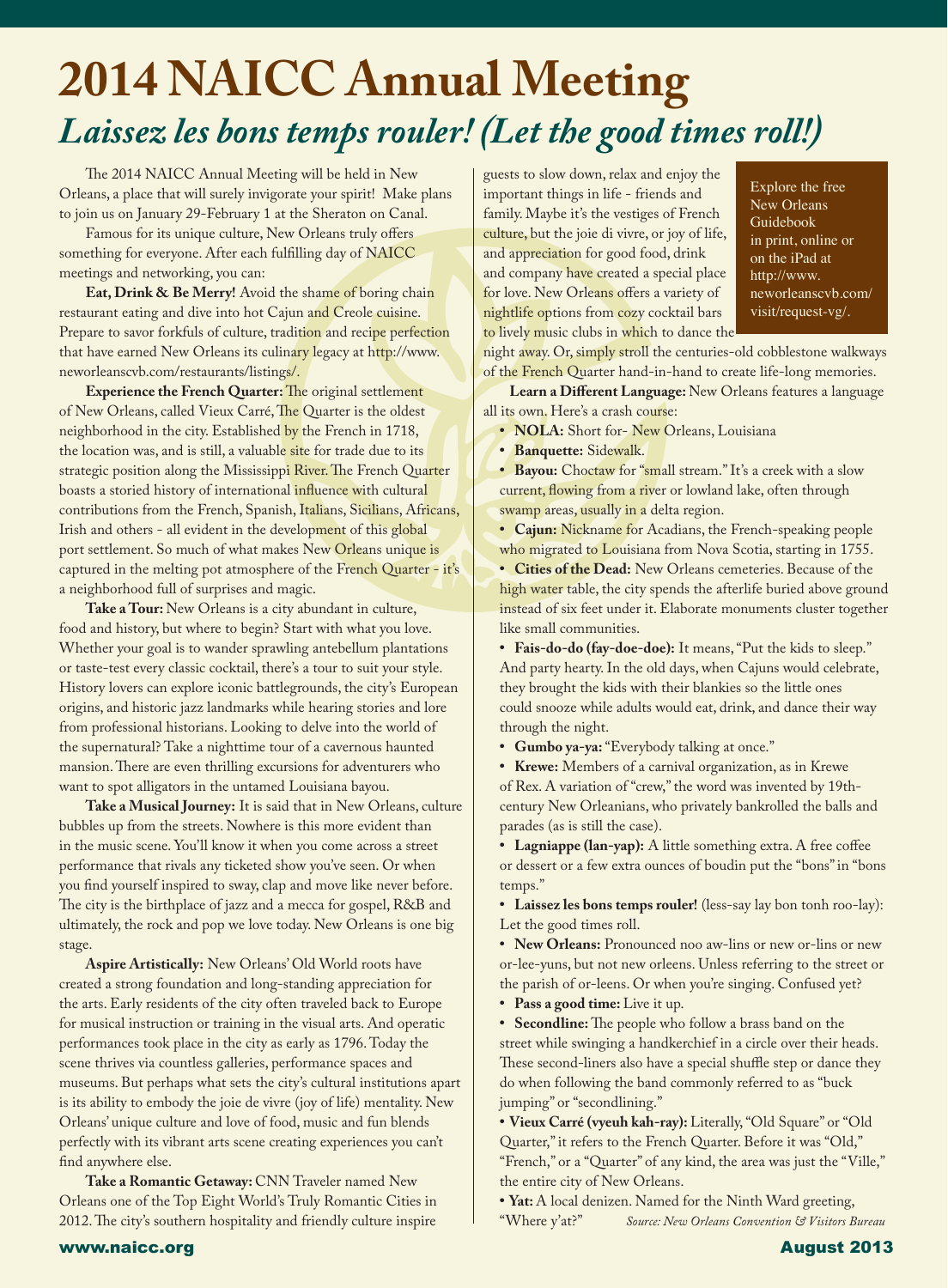

Ī

## *Happenings on the Hill*

## **Updates on Legislation Impacting NAICC Members**

*by Glenn Luedke NAICC Legislative Assistant*

#### **FARM BILL**

Several farm organizations plan to put pressure on their Congressional representatives during the August recess and demand passage of a new long-term, comprehensive Farm Bill before the existing extension expires. Sometimes just getting the House and Senate's attention on Farm issues is a challenge when you consider:

- One in four Americans lives in nine cities, each with a population of over five million.
- Fifty-five percent of the population lives in cities with a population of one million+. Twenty-five percent of the population lives in "rural America" while only 2% are involved in farming/ranching.
- Only sixty members of the House have any meaningful portion of their Congressional district in a rural area or an area with any significant sectors of their constituents classified as farmers.

House majority leader Cantor insists Farm Bill proposals will go to conference and the differences ironed out. After the recess, it is expected the House will move forward on a "nutrition-only bill" (this bill cuts \$40 billion over 10 years). Senate Majority/Minority Leaders have named Senate conferees to reconcile the differences that exist in the current legislation already approved by the Senate and House: Stabenow, MI, Leahy, VT, Harkin, IA, Baucus, MT, Brown, OH, Klobuchar, MN, Bennet, CO, Cochran, MS, Roberts, KS, Chambliss, GA, Boozman, AR Hoeven, ND.

#### **IMMIGRATION REFORM**

www.naicc.org August 2013 The Senate recently passed the Border Security, Economic Opportunity and

Immigration Modernization Act of 2013. The Act calls for a balanced immigration reform bill that includes a fair and workable farm labor provision. Farm groups will encourage the House to pass the legislation including an earned adjustment for experienced undocumented agriculture workers and a new flexible guest worker program.

#### **USDA**

House members reintroduced legislation to establish a new tax-exempt non-profit organization to foster public/ private partnerships within the ag research community. The "Charitable Agricultural Research Act" would establish the legal structure for ag research organizations, a concept that builds on existing models for Congressionally-mandated foundations focused on medical research, natural resources and certain priorities. The stated goal would be to increase funding going to ag research in time of declining public funding but an ever increasing demand on food needs. Many farm organizations have expressed support of this legislation.

#### **EPA**

Farm organizations have voiced support for legislation that would require USDA review of EPA proposals affecting agriculture. H.R. 2776 would establish a formal review panel and ask USDA to conduct economic impact statements on EPA proposals including farmer and ag industry input. The farm organizations have stated the EPA does not fully understand the impact EPA policies can and do have on the ag industry. (Examples cited included the ongoing debate defining "waters of the U.S.", release of farm operation information, treatment of spilled milk, etc.).

A draft committee report to the House Interior-Appropriations spending bill would put pressure on EPA to protect bees and other pollinators from neonicotinoid pesticides. The use of these chemicals has been banned by the European Union; however, the EPA has so far declined to follow that decision. The committee report encourages EPA to take appropriate regulatory action to protect bees from pesticides and directs the EPA to adopt a comprehensive assessment process that considers the risk of pesticides on bees.

Farmworker advocates and environmental groups are urging lawmakers to demand EPA push a long-stalled rule to enhance worker protection standards to better prevent worker's exposure to

pesticides should EPA not move forward with its release. In some cases, this is being linked with the immigration reform debate. The July 26 Federal Register stated the EPA had submitted a draft worker protection revisions document to the USDA for review. FIFRA requires EPA to provide the Secretary of Agriculture with a draft proposal 60 days prior to its publication in the Federal Register. Because of the review process by the USDA and the White House Office of Management and Budget review, the proposal will delay action until December.

#### **House Farm Bill Reduces Regulatory Burdens on Farmers**

In a recent radio interview, GA Congressman Austin Scott discussed the FARRM Act that seeks to soften the impact of the most burdensome regulatory pressures (i.e. NPDES) plaguing U.S. farmers, ranchers, and rural communities:

"I was pleased to be an original cosponsor of the Reducing Regulatory Burdens Act, which ends an extra permit requirement for the application of pesticides that are already federally regulated. The extra permit requirement is the result of a misguided court ruling and, without a legislative fix, will only result in an administrative and financial nightmare for agricultural producers, public health agencies, the federal government and state agencies. This is yet another reason why enacting a new farm bill this year is so important."

#### **CROP INSURANCE**

Facts from National Crop Insurance Services:

- 697,000 policies processed through July 22, 2013, represent 178 million acres/\$64 billion in liabilities and generating \$2.4 billion in farmer paid premiums
- In 2012, farmers invested more than \$4.1 billion to purchase more than 1.2 million crop insurance policies, protecting 128 different crops
- Crop insurance policies protected more than 281 million acres in 2012, with insured acreage equal to 86% of planted cropland
- Farmers have spent over \$30 billion of their own funds on crop insurance since 2000

• To date in 2013, Kansas, Iowa, Texas, Nebraska and Illinois lead the way in the number of crop insurance policies purchased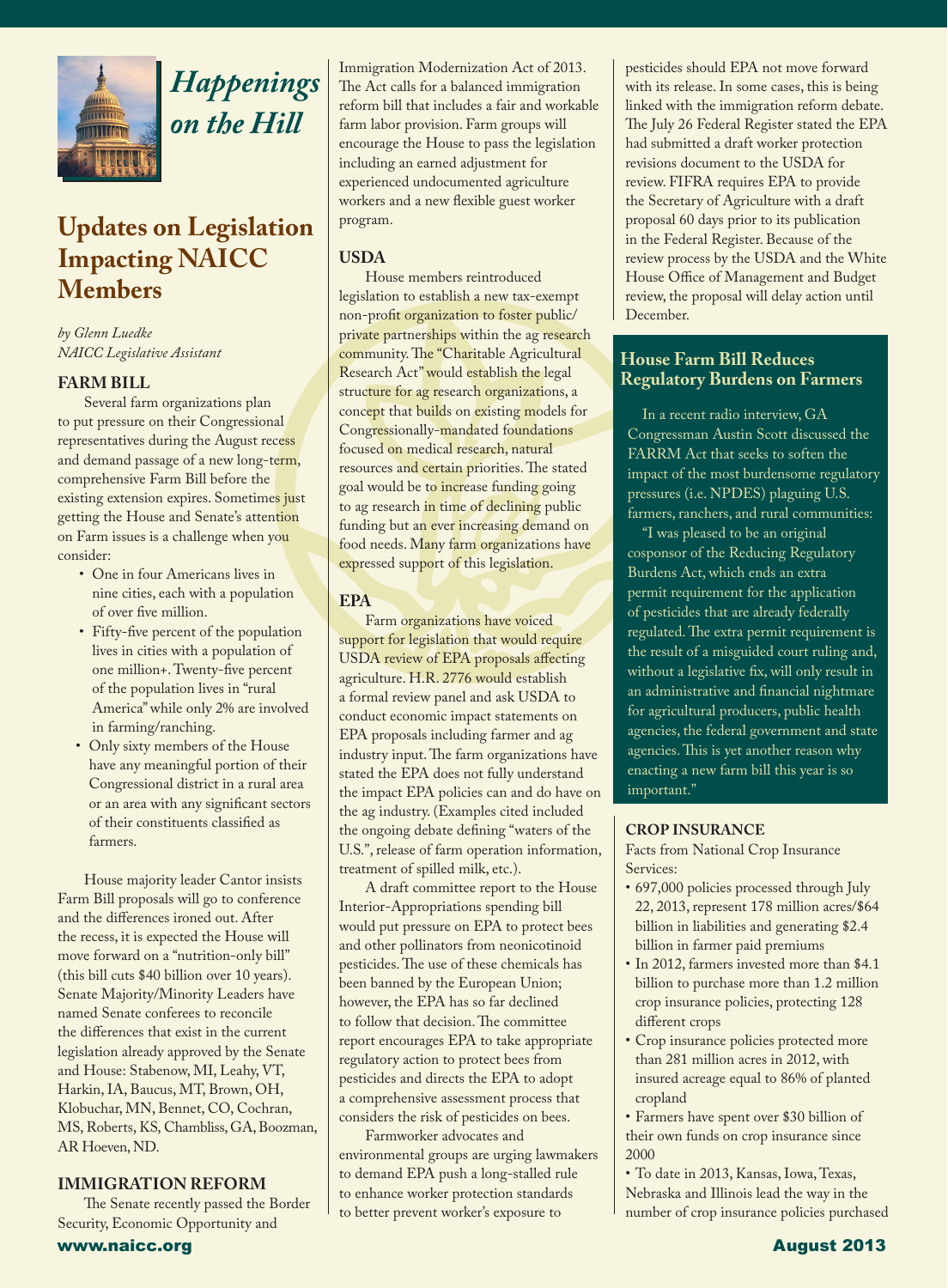## **Sustaining Value Abounds in NAICC**

*by Allison Jones, Executive Vice President*

l

NAICC's Sustaining Membership program has been well received over the years and we have seen an increase in our Additional Sustaining Members. Many thanks to all our faithful Sustaining Members!

The "Additional Sustaining Member" component was created in the late 90's to give companies an opportunity to enroll

additional individual members, whether at the same location or at another office across the country. Often, the Sustaining Membership is handled through either the Sales or R&D department of companies and there has to be a concerted effort to communicate NAICC information to interested parties in the company.

**Daryl Wyatt**, NAICC Board Member and Project Manager with The Carringers, Inc. was the first to take advantage of an additional individual sustaining membership when he was Senior Biologist in Residue Chemistry with AgrEvo USA Company.

Wyatt attended the 1997 NAICC Annual Meeting in San Antonio. He felt the experience gave him important insight into the conduct of GLP field residue trials. According to a quote from an article written about him at

**If you are not an individual member but rather an employee of a Sustaining Member company, you are eligible to become an "Additional Sustaining Member." The fee is \$200 and allows you to have your own membership, participate on committees and receive your own newsletter and NAICC updates via email. To join, go to http://naicc. org/wp/wp-content/ uploads/2012/09/ Additional-Sustaining-Member-Application. pdf.** 

that time, "The NAICC is an excellent organization for sponsor company researchers," explains Wyatt, "because it is a good way for company personnel to disseminate information to contract researchers, Quality Assurance professionals, and crop consultants. It is extremely valuable for contract researchers and QAs because they can make contacts (network) with sponsor representatives, which helps them generate future business. And it's good for sponsor company representatives/crop consultants because it provides the opportunity to meet contract researchers and discuss any potential needs and/or problems for the next year."

Wyatt was also impressed that NAICC members must abide by a code of ethics and be sponsored by two existing members before they can be approved for membership. He felt that this is a statement of commitment and dedication for the contract researcher to the contract research business. He utilizes the newsletter for current information about NAICC involvement in regulatory issues, new trends/technology, *NAICC News*, and the event calendar. And of the NAICC Annual Meeting Wyatt says, "The Annual Meeting is an excellent opportunity for a member to hear presentations on current topics, network with other individuals in the industry, view exhibits and posters, participate in discussion groups on various topics, and receive valuable training. It is especially helpful for company representatives/study directors/ project managers because it enables them to meet with contract researchers from all regions of the U.S. In order for me to contact as many contract researchers as I did at the Annual Meeting, I would have to spend considerable amounts of time traveling or on the phone."

Daryl and others on the Executive Board hope others will join as Additional Sustaining Members. To learn more about the NAICC Sustaining Membership program see box on the right.

## **NAICC Renewal and Dues**

As we prepare for NAICC membership dues renewal and meeting time within NAICC, please keep our procedures in mind:

1. Only individual NAICC members or the official contact for Sustaining Members can serve on committees. NAICC certainly wants members who are willing to volunteer their time to participate in committees; if you are interested, please contact NAICC headquarters (allisonjones@naicc.org) to volunteer.

2. If you are paying dues or meeting fees from outside the U.S., you must pay in U.S. dollars. Checks that do not indicate U.S. funds will be returned or you will be invoiced for the exchange amount and NAICC bank fee. We have corrected the issue on our website so that all credit cards from foreign countries are now accepted.

#### *ATTENTION:* **Sustaining Members**

Now is the time to prepare for the 2014 NAICC Annual Meeting. The following information will be delivered to your email, mailbox and on NAICC.org in the next few weeks:

- Emerging Technology Call for Papers
- AG PRO EXPO Exhibitor Information
- Annual Meeting Sponsorship Opportunities
- 2014 Sustaining Membership Renewals

**We look forward to partnering with you in 2014!**